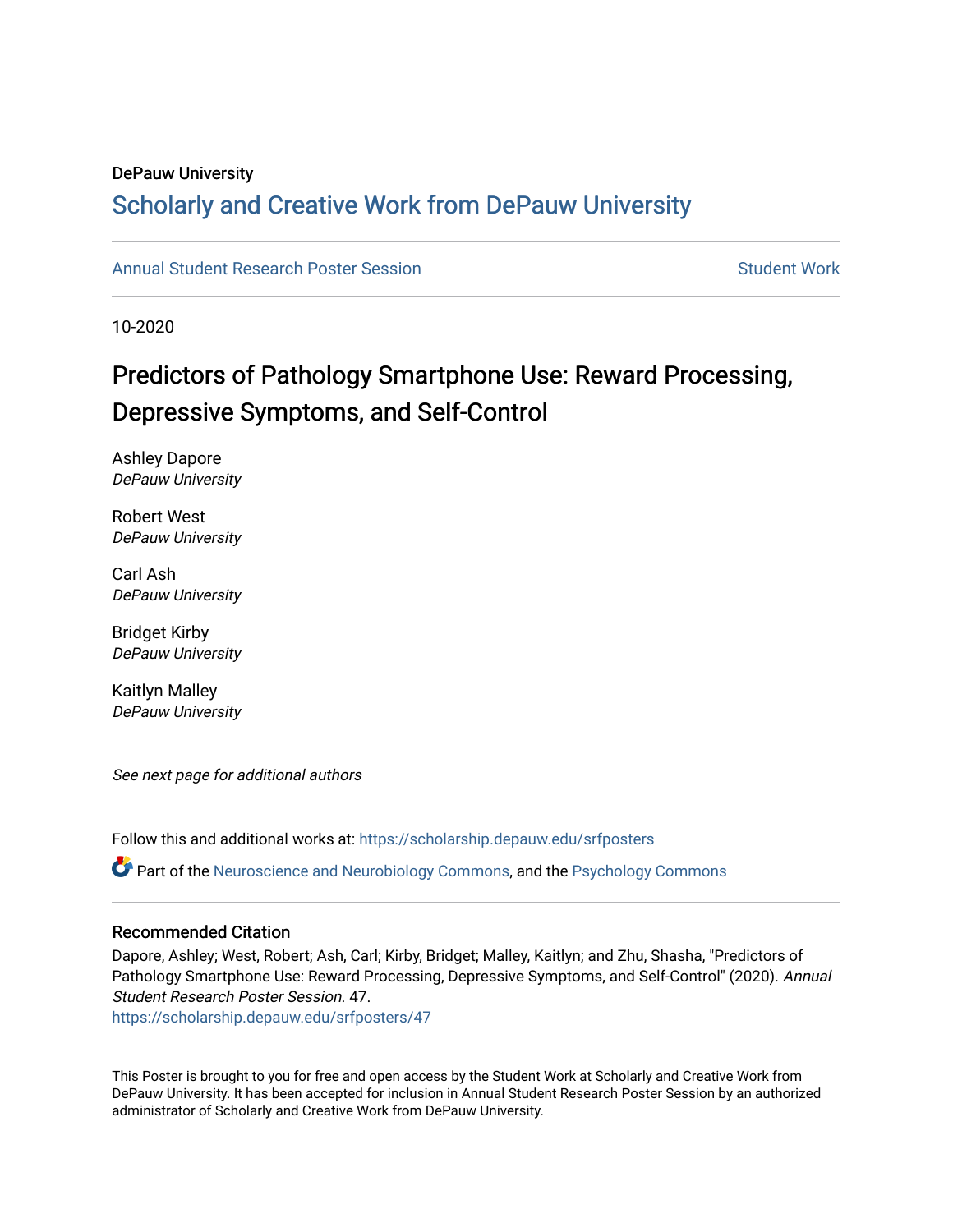#### Authors

Ashley Dapore, Robert West, Carl Ash, Bridget Kirby, Kaitlyn Malley, and Shasha Zhu